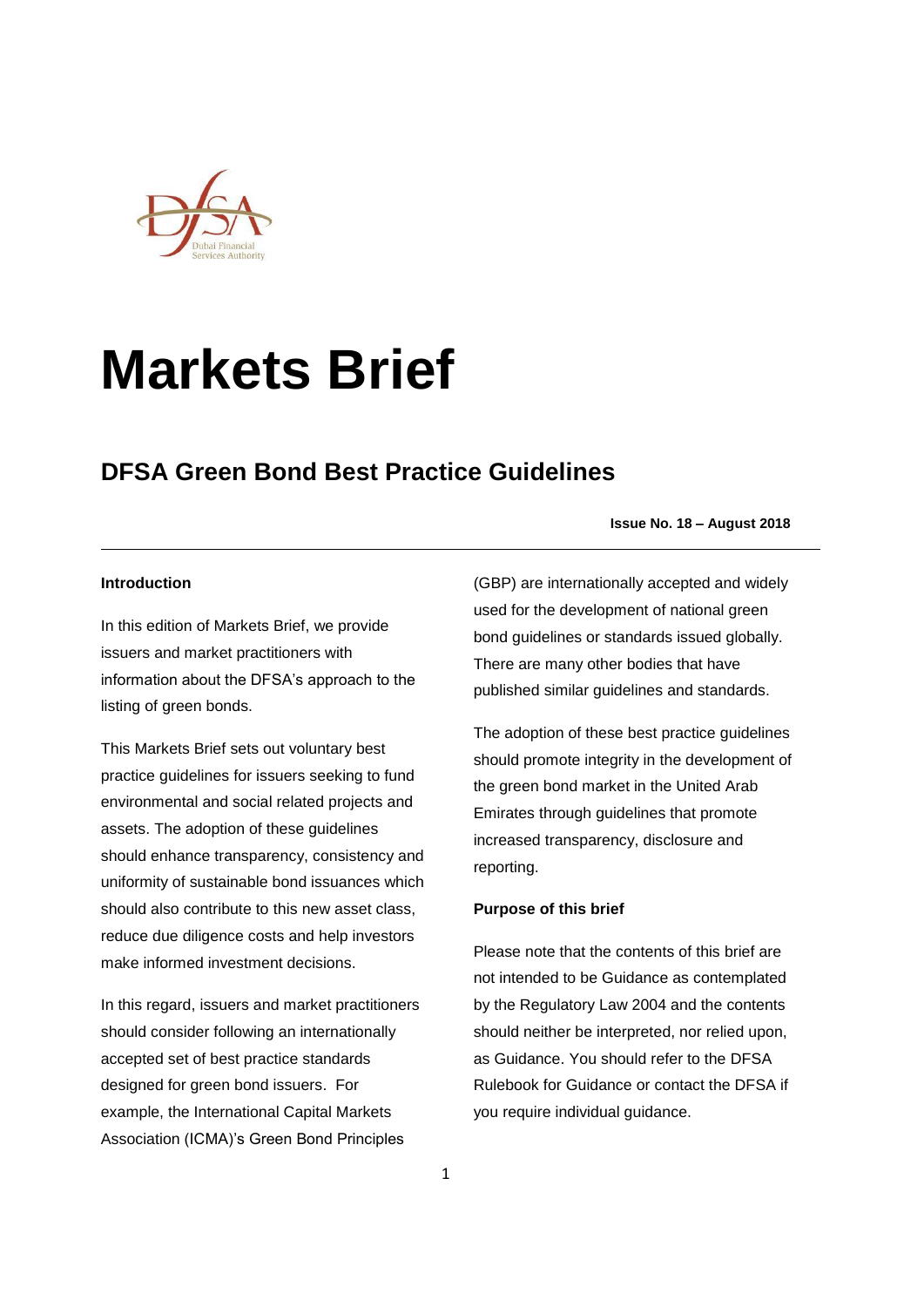Technical explanations given in this brief are for illustrative purposes and should not be considered or relied upon as legal advice. Independent legal advice should be obtained if you are unsure about any aspect of the DFSA Markets regime which may apply to you.

All issuers are reminded to ensure that information disclosed in a Prospectus complies with legal requirements under DFSA administered legislation. This includes responsibility for ensuring that any information disclosed in a Prospectus is not misleading or deceptive.

Defined terms are identified in this brief by the capitalisation of the initial letter of a word or each word in a phrase and are defined in the Glossary Module of the DFSA Rulebook.

#### **What are green bonds?**

Green bonds (or green Sukuk) are debt securities where the proceeds of the issuance are utilised exclusively to fund green projects or assets that generate climate or other environmental benefits. Different types of green bonds exist in the market.

The classification of a use of proceeds bond as a green bond should be determined by the issuer based on its primary objective for the underlying projects.

Bonds that mix green and social projects are generally referred to as sustainable bonds.

## **Best Practice Guidelines**

Best practice guidelines may vary globally but should, at a minimum, cover the following areas:

1. Use of proceeds

The proceeds raised through the issuance of green (social or sustainable) bonds must go towards projects that deliver a clear benefit to the environment or social welfare.

The DFSA does not take a position on what may be considered 'green' and eligible for investors. There are many institutions that provide independent analysis, advice and guidance on the quality of different green solutions and environmental practices.

2. Process for project evaluation and selection

The issuer of a green bond should clearly communicate to investors:

- the environmental sustainability objectives;
- the process by which the issuer determines how the projects fit an eligible green project category;
- the related eligibility criteria including any other process applied to manage potential material environmental and social risks associated with the projects.

The DFSA encourages a high level of transparency. An issuer's process for project evaluation and selection should be supplemented by an external review (see External Review).

3. Management of proceeds

The net proceeds of the green bond, or an amount equal to these net proceeds, should be tracked by the issuer in an appropriate manner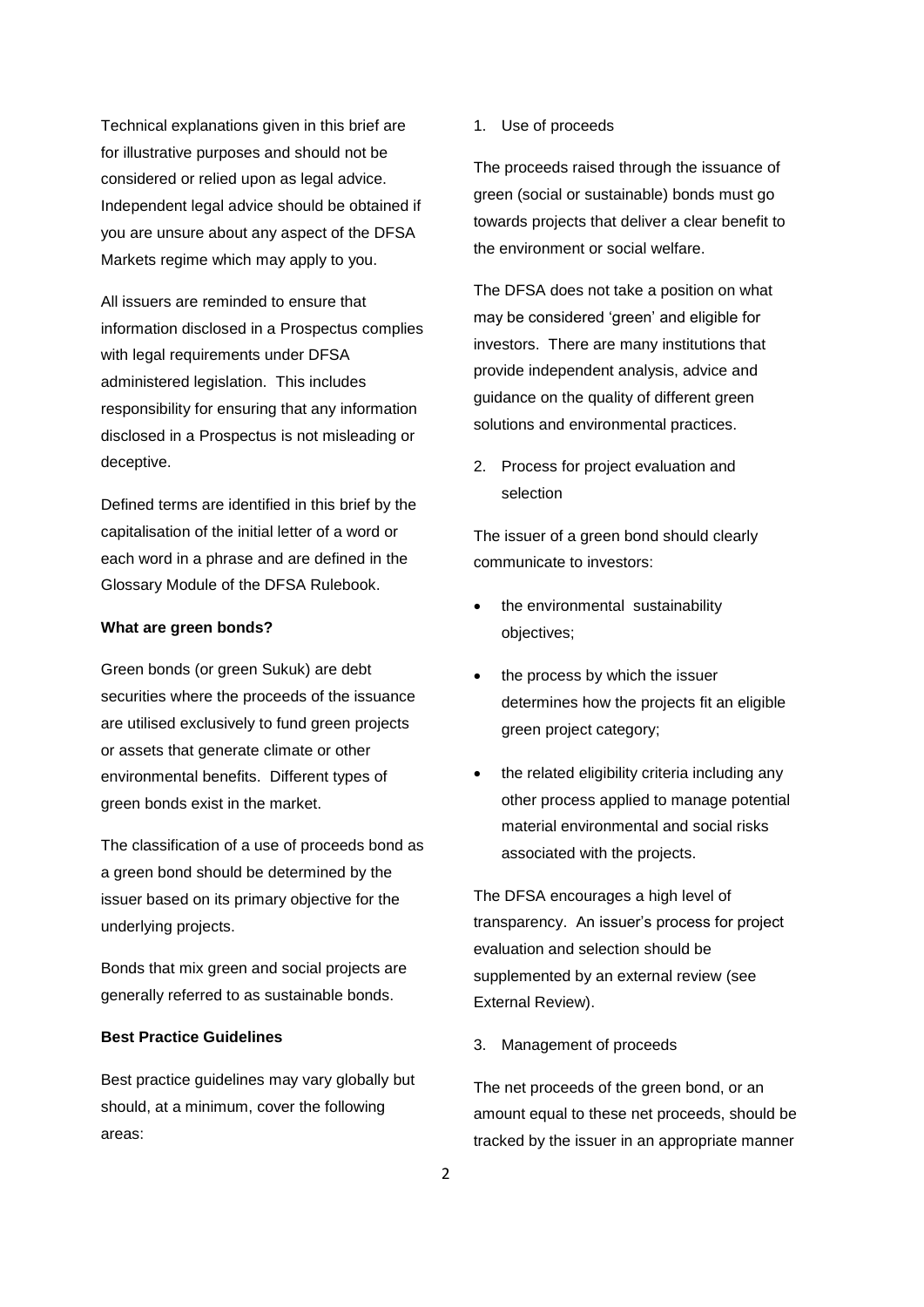and attested by the issuer in a formal internal process linked to the issuer's lending and investment operations for green projects.

So long as the green bond is outstanding, the balance of the tracked net proceeds should be periodically adjusted to match allocations to eligible green projects made during that period.

The DFSA encourages a high level of transparency. An issuer's management of proceeds should be supplemented by the use of an auditor, or other third party, to verify the internal tracking method and the allocation of funds from the green bond proceeds (see External Review).

#### 4. Reporting

Issuers should make, and keep, readily available up to date information on the use of proceeds to be renewed annually until full allocation, and on a timely basis in case of material developments. The annual report should include a list of the projects to which green bond proceeds have been allocated, as well as a brief description of the projects and the amounts allocated, and their expected impact.

#### **External Review**

In connection with the issuance of a green bond, issuers should appoint (an) external review provider(s) to confirm the alignment of their bond with the best practice standards adopted. There are a variety of ways for issuers to obtain such outside input to their green bond process and there are several levels and types of review that can be provided to the market.

Independent external reviews may vary in scope and may address a green bond issue, the underlying assets and/or procedures. They are broadly grouped into the following types, with some providers offering more than one type of service, either separately or combined:

- Second party opinion
- **Verification**
- **Certification**
- Scoring/rating

## **Relevant rules**

For detailed information on what constitutes offers of debt securities and how to go about listing the securities in the DIFC generally, see Markets Briefs 2 and 3 available on the DFSA's website.

Issuers may include the external review reports as a third party expert's report under Markets Rules (MKT) Rule 2.10.2. This Rule contains requirements on seeking consent from the experts to include their findings in the Prospectus.

#### **Further information**

The DFSA Markets team can be reached on [markets@dfsa.ae](mailto:markets@dfsa.ae) or 04 362 1585. The DFSA will not advise a particular course of action or provide (legal) advice, but it is prudent to keep the DFSA informed of ongoing developments in relation to the Reporting Entity.